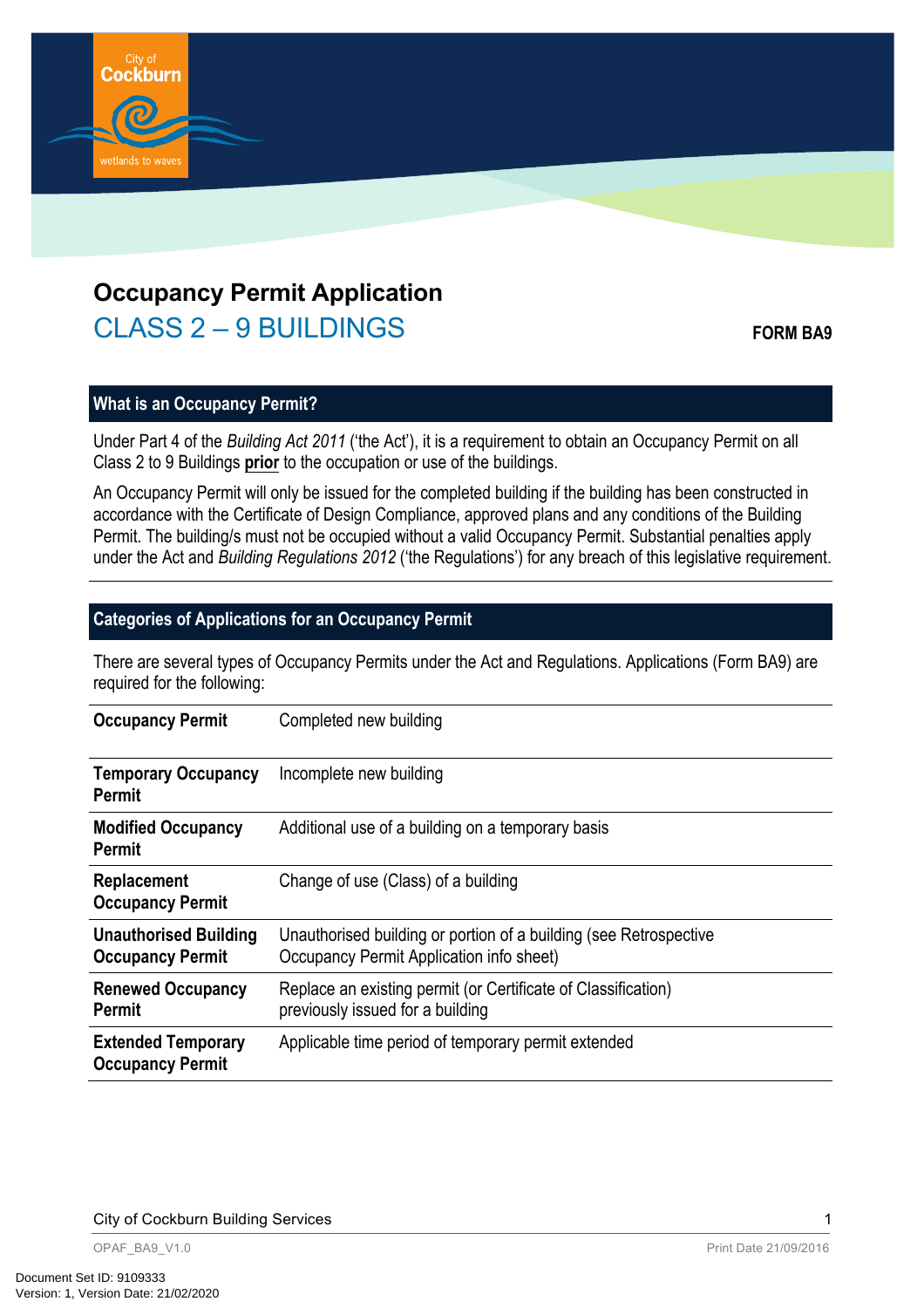## **Obtaining an Occupancy Permit**

#### **New Unoccupied Buildings**

#### Before an Occupancy Permit can be issued for a **new** building, the following needs to be completed:

The builder must submit a *Notice of Completion (Form BA7)* to the local permit authority (i.e. City of Cockburn) within 7 days of completing the building.

A *Certificate of Construction Compliance (Form BA17)* with all contractor/consultant certifications to be submitted by the registered Building Surveyor who issued the Certificate of Design Compliance. The BA17 form would normally accompany the Occupancy Permit application.

An application for an *Occupancy Permit (Form BA9)* signed by the owner/occupier.

#### **Existing Authorised Occupied Buildings**

#### Before an Occupancy Permit can be issued for an **existing authorised** building, the following needs to be completed:

A **Certificate of Building Compliance (Form BA18)** – Issued by a registered building surveyor under section 57 of the Act confirming the completed building has been inspected and it complies with all the building standards it was approved under. This certificate should accompany the Occupancy Permit application.

An application for an *Occupancy Permit (Form BA9)* signed by the owner/occupier.

#### **Existing Authorised Occupied Buildings**

## To enable the City to issue an Occupancy Permit for an **existing authorised** building, the following is required:

A **Certificate of Building Compliance (Form BA18)** – Issued by a registered building surveyor under section 57 of the Act confirming the building has been inspected and deemed to comply with all current building standards. This certificate should accompany the Occupancy Permit application (see Retrospective Occupancy Permit Application info sheet).

An *Occupancy Permit application (BA9)* signed by the owner/occupier.

#### **Assessment timeframes**

The City of Cockburn has 10 business days to make a decision on the application. However, during the 10 days the City may request additional information. The applicant has 21 calendar days to provide the requested information.

**NOTE:** The Occupancy Permit application would be temporarily put on hold pending the receipt of the additional information.

City of Cockburn Building Services

2